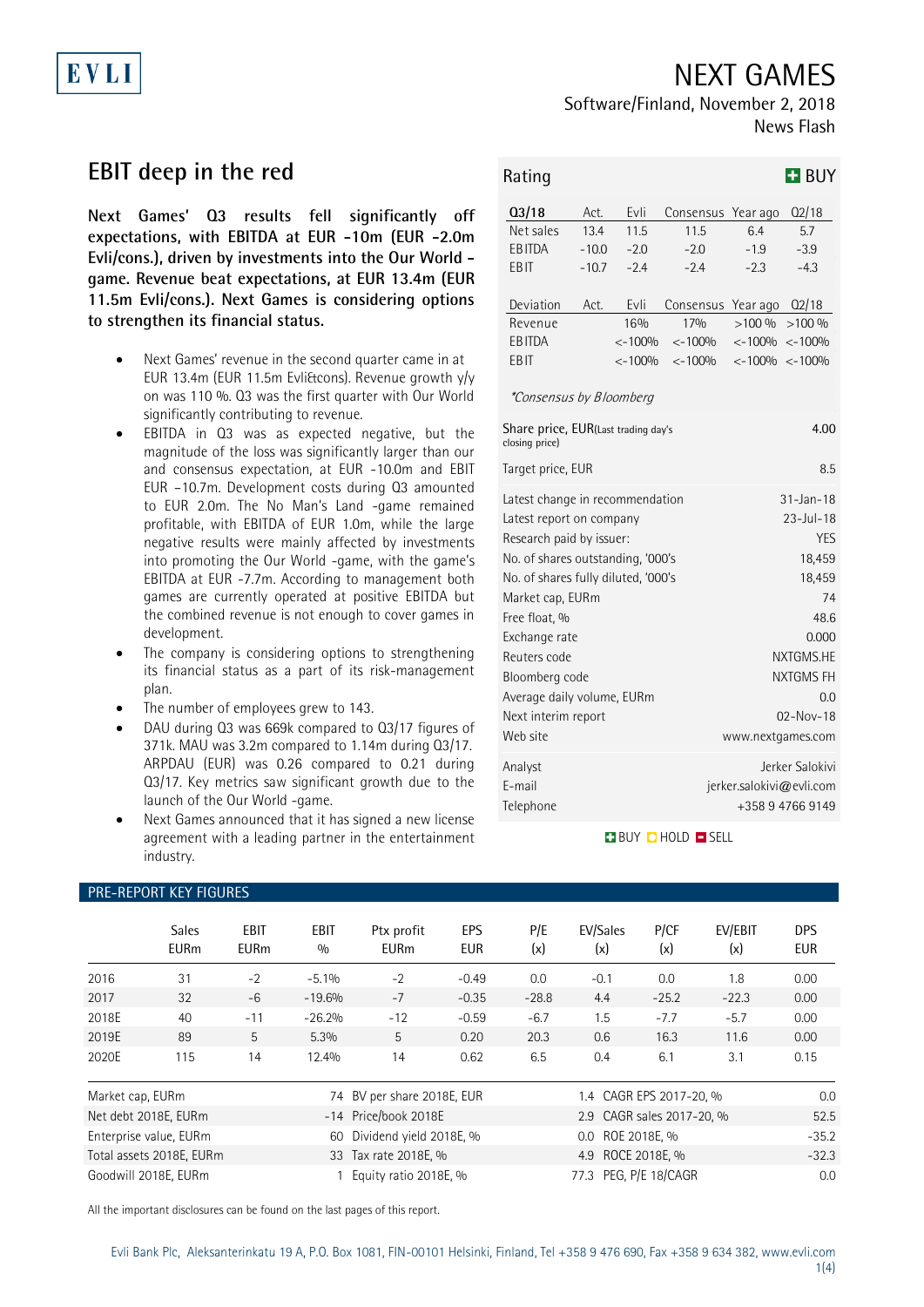#### Important Disclosures

Evli Research Partners Plc ("ERP") uses 12-month target prices. Target prices are defined by utilizing analytical techniques based on financial theory including (but not limited to) discounted cash flow analysis and comparative valuation. The selection of valuation methods depends on different circumstances. Target prices may be altered on the basis of new information coming to light in the underlying company or changes in interest rates, changes in foreign exchange rates, other securities prices or market indices or outlook for the aforementioned factors or other factors that may change the conditions of financial markets. Recommendations and changes by analysts are available at <https://research.evli.com/JasperAllModels.action?authParam=key;461&authParam=x;G3rNagWrtf7K&authType=3> Detailed information about the valuation or methodology and the underlying assumptions is accessible via ERP: [http://research.evli.com](http://research.evli.com/) Investment recommendations are defined as follows: Target price compared to share price Recommendation<br> $\leq 10\%$  $\langle 5, -10, 9 \rangle$  SELL<br>  $\langle -10, - (+10), 9 \rangle$  HOLD  $-10 - (+10) \%$  HOL<br>  $> 10 \%$  $> 10\%$ ERP's investment recommendation of the analyzed company is in general updated  $2 - 4$  per year. 60% 56% 50% 40% 33%  $30%$ 20% 10% 10%  $0%$ Sell Hold Buy The graph above shows the distribution of ERP's recommendations of companies under coverage in 16th of April 2018. If recommendation is not given, it is not mentioned here.

#### Name(s) of the analyst(s): Salokivi

This research report has been prepared by Evli Research Partners Plc ("ERP" or "Evli Research"). ERP is a subsidiary of Evli Bank Plc. Production of the investment recommendation has been concluded on 23.07.2018, 8:45. This report has been published on 02.11.2018, 9:00.

None of the analysts contributing to this report, persons under their guardianship or corporations under their control have a position in the shares of the company or related securities.

The date and time for any price of financial instruments mentioned in the recommendation refer to the previous trading day's closing price(s) unless otherwise stated in the report.

Each analyst responsible for the content of this report assures that the expressed views accurately reflect the personal views of each analyst on the covered companies and securities. Each analyst assures that (s)he has not been, nor are or will be, receiving direct or indirect compensation related to the specific recommendations or views contained in this report.

Companies in the Evli Group, affiliates or staff of companies in the Evli Group, may perform services for, solicit business from, hold long or short positions in, or otherwise be interested in the investments (including derivatives) of any company mentioned in the publication or report.

Neither ERP nor any company within the Evli Group have managed or co-managed a public offering of the company's securities during the last 12 months prior to, received compensation for investment banking services from the company during the last 12 months prior to the publication of the research report.

ERP may pursue an assignment from the issuer(s) of the financial instruments mentioned in the recommendation or this report. These assignments may have a limited economic or financial impact on ERP and/or Evli. Under such assignments ERP may perform services including, but not limited to, arranging investor meetings or –events, investor relations communication advisory and production of research material.

ERP has signed an agreement with the issuer of the financial instruments mentioned in the recommendation, which includes production of research reports. This assignment has a limited economic and financial impact on ERP and/or Evli. Under the assignment ERP performs services including, but not limited to, arranging investor meetings or –events, investor relations communication advisory and production of research material.

ERP or another company within the Evli Group does not have an agreement with the company to perform market making services.

For the prevention and avoidance of conflicts of interests with respect to this report, there is an information barrier (Chinese wall) between Investment Research and Corporate Finance units concerning unpublished investment banking services to the company. The remuneration of the analyst(s) is not tied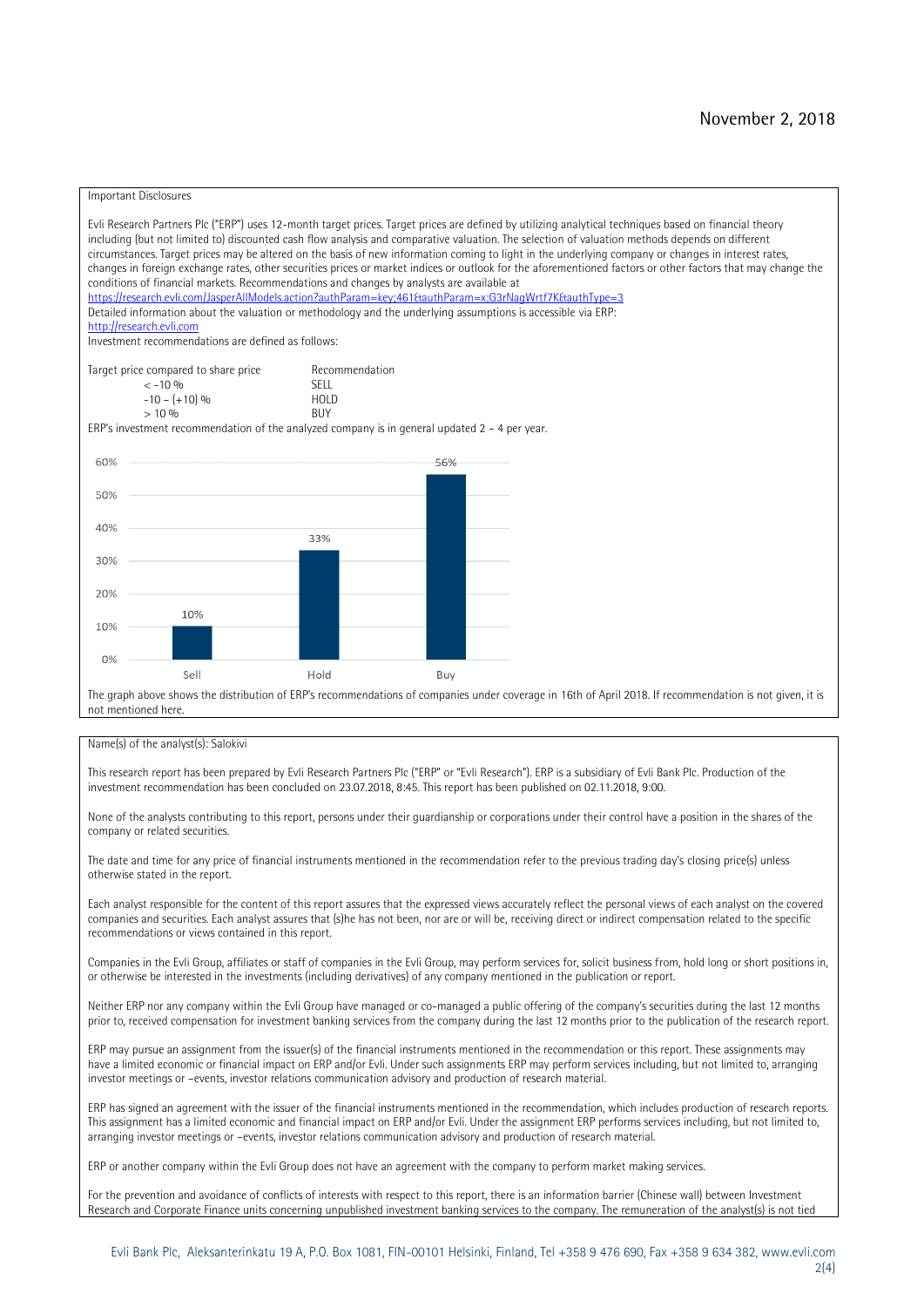directly or indirectly to investment banking transactions performed by Evli Bank Plc or any company within Evli Group.

This report has not been disclosed to the company prior to its dissemination.

This report is provided and intended for informational purposes only and may not be used or considered under any circumstances as an offer to sell or buy any securities or as advice to trade any securities.

This report is based on sources ERP considers to be correct and reliable. The sources include information providers Reuters and Bloomberg, stock-exchange releases from the companies and other company news, Statistics Finland and articles in newspapers and magazines. However, ERP does not guarantee the materialization, correctness, accuracy or completeness of the information, opinions, estimates or forecasts expressed or implied in the report. In addition, circumstantial changes may have an influence on opinions and estimates presented in this report. The opinions and estimates presented are valid at the moment of their publication and they can be changed without a separate announcement. Neither ERP nor any company within the Evli Group are responsible for amending, correcting or updating any information, opinions or estimates contained in this report. Neither ERP nor any company within the Evli Group will compensate any direct or consequential loss caused by or derived from the use of the information represented in this publication.

All information published in this report is for the original recipient's private and internal use only. ERP reserves all rights to the report. No part of this publication may be reproduced or transmitted in any form or by any means, electronic, mechanical, photocopying, recording or otherwise, or stored in any retrieval system of any nature, without the written permission of ERP.

This report or its copy may not be published or distributed in Australia, Canada, Hong Kong, Japan, New Zealand, Singapore or South Africa. The publication or distribution of this report in certain other jurisdictions may also be restricted by law. Persons into whose possession this report comes are required to inform themselves about and to observe any such restrictions.

Evli Bank Plc is not registered as a broker-dealer with the U. S. Securities and Exchange Commission ("SEC"), and it and its analysts are not subject to SEC rules on securities analysts' certification as to the currency of their views reflected in the research report. Evli Bank is not a member of the Financial Industry Regulatory Authority ("FINRA"). It and its securities analysts are not subject to FINRA's rules on Communications with the Public and Research Analysts and Research Reports and the attendant requirements for fairness, balance and disclosure of potential conflicts of interest. This research report is only being offered in U.S. by Auerbach Grayson & Company, LLC (Auerbach Grayson) to Major U.S. Institutional Investors and is not available to, and should not be used by, any U.S. person or entity that is not a Major U.S. Institutional Investor. Auerbach Grayson is a broker-dealer registered with the U.S. Securities and Exchange Commission and is a member of the FINRA. U.S. entities seeking more information about any of the issuers or securities discussed in this report should contact Auerbach Grayson. The securities of non-U.S. issuers may not be registered with or subject to SEC reporting and other requirements.

ERP is not a supervised entity but its parent company Evli Bank Plc is supervised by the Finnish Financial Supervision Authority.